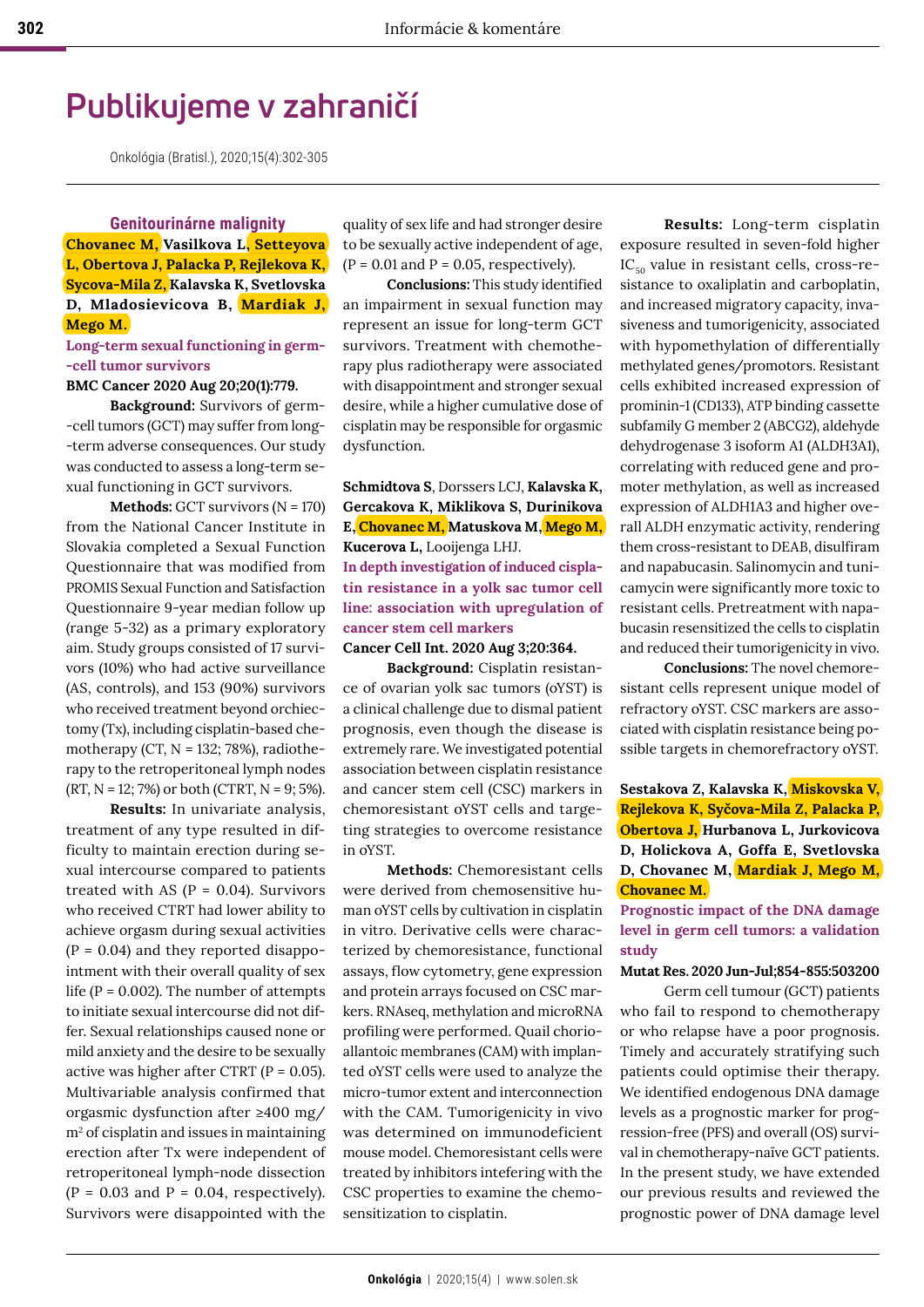in GCTs. Endogenous DNA damage levels were measured with the comet assay. Receiver operator characteristic analysis was applied to determine the optimal cut-off value and to evaluate its prognostic accuracy. PFS and OS were estimated by the Kaplan-Meier method and compared using the log-rank test. Hazard ratio (HR) estimates were calculated by Cox regression analysis. A cut-off value of 6.34 provided the highest sensitivity and specificity, with area under curve values of 0.813 and 0.814 for disease progression and mortality, respectively. A % DNA in tail > 6.34 was significantly associated with shorter PFS (HR = 9.54, 95 % confidence interval [CI]: 3.43-26.55, p < 0.001) and OS (HR = 14.62, 95 % CI: 3.14-67.95, p = 0.001) by univariate analysis. The prognostic value of DNA damage measurement was confirmed by multivariate models (HR = 6.45, 95 % CI: 2.22-18.75, p = 0.001 for PFS and HR = 9.40, 95 % CI: 1.70- 52.09, p = 0.010 for OS), when HR was adjusted for relevant clinical categories. The added prognostic value of DNA damage in combination with International Germ Cell Cancer Collaborative Group (IGCCCG) risk groups has been revealed. Endogenous DNA damage is an independent prognosticator for PFS and OS in GCT patients and its clinical use, particularly in combination with IGCCCG risk groups, may help in stratifying these patients.

# **Borbelyova V, Domonkos E, Chovanec M, Mego M, Celec P.**

## **Transient effects of chemotherapy for testicular cancer on mouse behavior Sci Rep. 2020 Jun 23;10(1):10224.**

The treatment of testicular cancer includes unilateral orchiectomy and chemotherapy and is curative for most patients. However, observational studies revealed an association with depression, anxiety and cognitive impairment. It is unclear whether these side effects are caused by chemotherapy, hemicastration or the disease itself. The aim of our study was to analyse the behavioural effects of hemicastration and chemotherapy in adult male mice. The animals were randomly divided into four groups - control, chemotherapy, hemicastration and hemicastration with chemotherapy.

After chemotherapy that included three cycles of bleomycin, etoposide, cisplatin mice underwent a battery of behavioural tests. To assess the long-term effects animals were tested also 3 months after the end of treatment. Chemotherapy led to lower locomotor- and exploratory activity, higher anxiety-like behaviour and worse spatial memory immediately after treatment. These behavioural effects were not present three months later. Hemicastration had no effect on most of the observed outcomes. In conclusion, adverse behavioural effects induced by chemotherapy in mice are transient and disappear later in life. Further studies are needed to elucidate the mechanisms responsible for the observed effects.

### **Lymfómy**

**Mosna K, Ladicka M, Drgona L, Vranovska M, Hojsikova I, Tomasova R, Danihel L Jr, Kyselovic J, Babal P. Ibrutinib treatment of mantle cell lymphoma complicated by progressive multifocal leukoencephalopathy Int J Clin Pharmacol Ther. 2020 Jun;58(6):343-350.** 

**Objective:** Progressive multifocal leukoencephalopathy (PML) is a fatal demyelinating disease of the central nervous system, caused by reactivation of John Cunningham polyomavirus, affecting mainly patients in an immunocompromised state. Recently, drug-associated PML is gaining attention as more cases of PML in connection with the use of various immunomodulatory drugs emerge. Over the last couple of years, sporadic reports have occurred about a possible association between PML and the use of a new immunomodulatory drug, ibrutinib (Imbruvica), primarily indicated for the treatment of various B-cell malignancies.

**Case report:** Herein, we report a case of a 62-year-old female patient with bilateral mantle cell lymphoma of conjunctiva diagnosed at IVA clinical stage (according to the Ann Arbor staging of lymphomas) of the disease. As a first line of treatment, the patient was given 6 cycles of rituximab-based chemotherapy followed by a complete remission. Seven years later, the patient relapsed, at which point the treatment with ibrutinib was

initiated. Three weeks after the initial dosage, the patient started to show signs of progressive neurological symptomatology and died 4 months thereafter due to bilateral bronchopneumonia. Due to unspecific MRI signs and negative PCR results, the diagnosis of PML was confirmed only postmortem.

**Conclusion:** This case report demonstrates a possible severe adverse effect of the immunomodulatory drug ibrutinib and the importance of a multidisciplinary approach in its diagnosis. Since PML is a rare but highly fatal disease, it is of utmost importance to be aware of the possible connection with the use of this drug to prevent missed or delayed diagnosis, considering that timely therapeutic intervention is crucial for improved prognosis.

#### **Sarkómy**

Constantinidou A, Sauve N, Stacchiotti S, Blay JY, Vincenzi B, Grignani G, Rutkowski P, Guida M, Hindi N, Klein A, Thibaud V, **Sufliarsky J**, Desar I, Steeghs N, Litiere S, Gelderblom H, Jones RL. **Evaluation of the use and efficacy of (neo)adjuvant chemotherapy in angiosarcoma: a multicentre study**

# **ESMO Open. 2020 Aug;5(4):e000787.**

**Introduction:** Angiosarcomas constitute approximately 2% to 3% of all soft tissue sarcomas, are characterised by an aggressive clinical behaviour and poor outcome. Optimal management of localised angiosarcomas consists of complete surgical resection with or without radiation. However, due to the infiltrating nature of this disease, complete resection is often not possible. Despite optimal management, the outcome of patients with localised disease remains poor. The role of (neo)adjuvant chemotherapy in angiosarcomas remains undefined. The aim of this study is to document the outcome of patients treated with (neo)adjuvant chemotherapy and assess the feasibility of performing a prospective trial by evaluating the number of patients treated at sarcoma referral centres.

**Methods:** A retrospective search within participating EORTC (European Organisation for Research and Treatment of Cancer) sites for patients treated with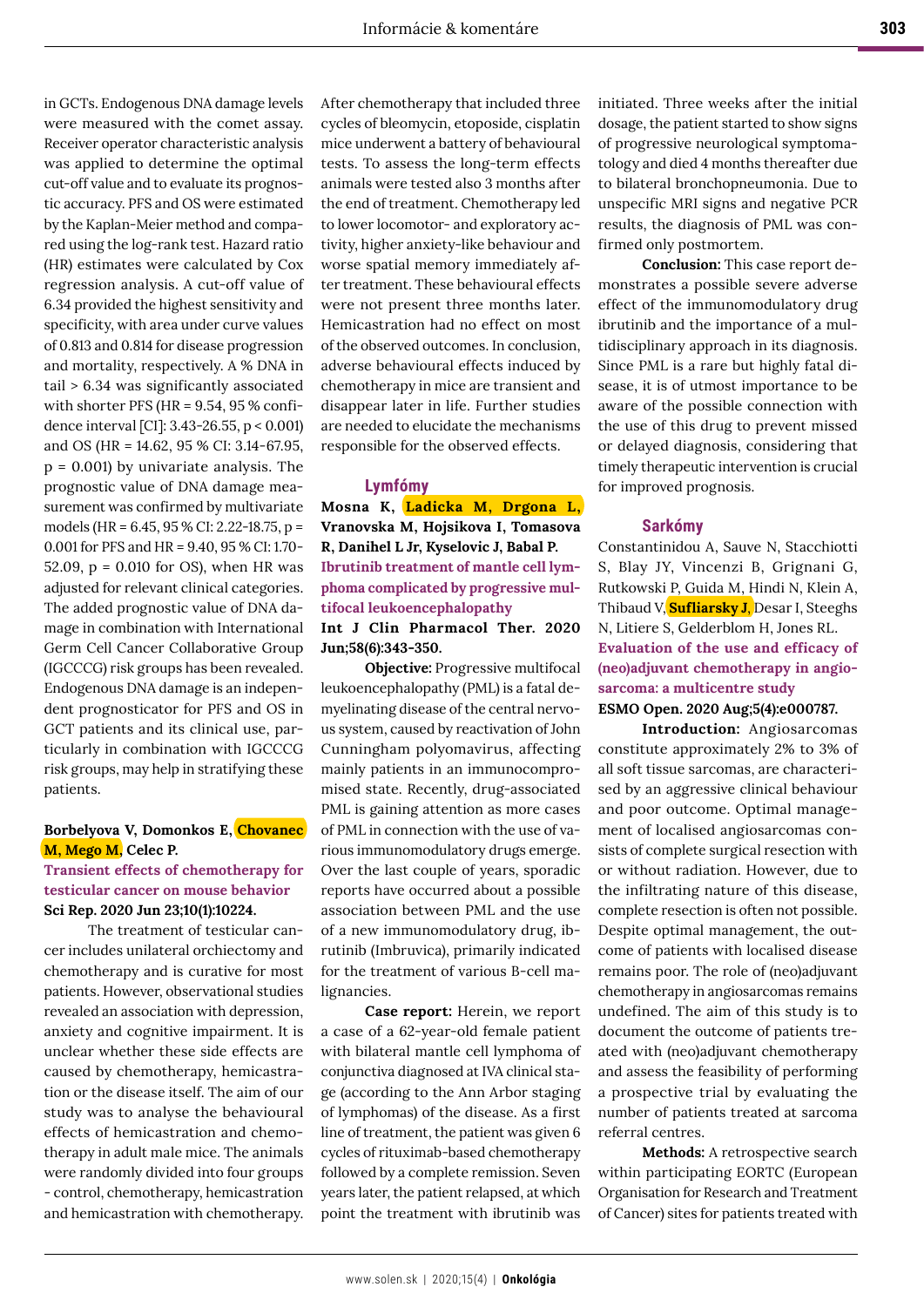(neo)adjuvant chemotherapy was made. Patients treated between January 2007 and January 2016 were included.

**Results:** A total of 15 institutions participated and 86 patients were evaluable, 43 were treated with neoadjuvant, 27 with adjuvant chemotherapy and 16 with both. At the time of analysis, the median follow-up from diagnosis was 4.6 years. Median overall survival (OS) was 4.9 years (2.9 N) and the percentage alive at 4 years was 57.9 (45.5 to 68.4). The median disease-free survival was 1.4 years (0.9 to 1.7) and the percentage disease-free at 4 years was 26.8% (17.9 to 36.5).

**Conclusion:** The outcome of angiosarcoma patients treated with (neo) adjuvant chemotherapy in this case series compares favourably with previously published data. Due to the aggressive nature of angiosarcoma, a prospective trial of neoadjuvant chemotherapy should be considered.

## **Karcinóm prsníka**

Cortés J, Diéras V, Lorenzen S, Montemurro F, Riera-Knorrenschild J, Thuss-Patience P, Allegrini G, De Laurentiis M, Lohrisch C, **Oravcova E**, Perez-Garcia JM, Ricci F, Sakaeva D, Serpanchy R, **Sufliarsky J**, Vidal M, Irahara N, Wohlfarth C, Aout M, Gelmon K.

**Efficacy and safety of trastuzumab emtansine plus capecitabine vs trastuzumab emtansine alone in patients with previously treated ERBB2 (HER2) positive metastatic breast cancer: a phase 1 and randomized phase 2 trial JAMA Oncol. 2020 Jun 25;6(8):1-7.**

**Importance:** ERBB2 (HER2) targeted therapy provides benefits in metastatic breast cancer (mBC) and gastric cancer, but additional treatments are needed to maximize efficacy and quality of life.

**Objective:** To determine maximum tolerated doses (MTDs) of trastuzumab emtansine (T-DM1) plus capecitabine in patients with previously treated ERBB2-positive mBC and locally advanced/metastatic gastric cancer (LA/ mGC) (phase 1) and the efficacy and safety of this combination vs T-DM1 alone in patients with mBC (phase 2).

**Design, setting and participants:**  The MTD in phase 1 was assessed using a 3 + 3 design with capecitabine dose modification. Phase 2 was an open-label, randomized, international multicenter study of patients with mBC treated with T-DM1 plus capecitabine or T-DM1 alone. Eligible patients had previously treated ERBB2-positive mBC or LA/mGC with no prior chemotherapy treatment for advanced disease.

**Interventions:** Patients in the phase 1 mBC cohort received capecitabine (750 mg/m2, 700 mg/m2, or 650 mg/m2 twice daily, days 1-14 of a 3-week cycle) plus T-DM1 3.6 mg/kg every 3 weeks. Patients with LA/mGC received capecitabine at the mBC phase 1 MTD, de-escalating as needed, plus T-DM1 2.4 mg/kg weekly. In phase 2, patients with mBC were randomized (1:1) to receive capecitabine (at the phase 1 MTD) plus T-DM1 or T-DM1 alone.

**Main outcomes and measures:**  The phase 1 primary objective was to identify the MTD of capecitabine plus T-DM1. The phase 2 primary outcome was investigator-assessed overall response rate (ORR).

**Results:** In phase 1, the median (range) age was 54.0 (37-71) and 57.5 (53-70) years for patients with mBC and patients with LA/mGC, respectively. The capecitabine MTD was identified as 700 mg/ m2 in 11 patients with mBC and 6 patients with LA/mGC evaluable for dose-limiting toxic effects. In phase 2, between October 2014 and April 2016, patients with mBC (median [range] age, 52.0 [28-80] years) were randomized to receive combination therapy  $(n = 81)$  or T-DM1  $(n = 80)$ . The ORR was 44% (36 of 81 patients) and 36% (29 of 80 patients) in the combination and T-DM1 groups, respectively (difference, 8.2%; 90% CI, -4.5 to 20.9; P = .34; clinical cutoff, May 31, 2017). Adverse events (AEs) were reported in 78 of 82 patients (95%) in the combination group, with 36 (44%) experiencing grade 3-4 AEs, and 69 of 78 patients (88%) in the T-DM1 group, with 32 (41%) experiencing grade 3-4 AEs. No grade 5 AEs were reported.

**Conclusions and relevance:**  Adding capecitabine to T-DM1 did not statistically increase ORR associated with T-DM1 in patients with previously treated ERBB2-positive mBC. The combination group reported more AEs, but with no unexpected toxic effects.

# **Abstrakty a príspevky z konferencií**

#### **Genitourinárne malignity**

**M. Mego**, R. Huddart, J. Voortman, M. Ong, C. Gedye, H. Gurney, A. Fay, A. Bamias, B. Mellado Gonzalez, Y. Loriot, A. Merseburger, D. Castellano Gauna, S. de Ducla, J. Pavlova, S. Fear, C. Sternberg; **Prognostic effect of systemic immune- -inflammation index (SII) in 987 patients with advanced/metastatic urinary tract carcinoma (mUTC) treated with atezolizumab in the real-world global SAUL study. ESMO, 19-21 September, 2020**

**M. Mego, D. Svetlovska, K. Rejlekova, V. Miskovska, V. De Angelis, K. Kalavska, J. Obertova, P. Palacka, Z. Sycova-Mila, M. Chovanec, J. Mardiak;** 

**A phase II trial of paclitaxel, ifosfamid and cisplatin in patients with poor- -prognosis disseminated non-seminomatous germ cell tumors with unfavorable serum tumor marker decline after first cycle of chemotherapy.**

**ESMO, 19-21 September, 2020**

Daniel Castellano, Craig Gedye, Giuseppe Fornarini, Andre P. Fay, Jens Voortman, **Michal Mego**, Aristotelis Bamias, Jason Francis Lester, Robert A Huddart, Michaela Matouskova, Howard Gurney, Begona Mellado, Michael Ong, Filipa Carneiro, Florian Seseke, Laura Milesi, Shahrokh F. Shariat, Simon Fear, Sabine de Ducla, Cora N. Sternberg.

**Atezolizumab (atezo) therapy for locally advanced/metastatic urinary tract carcinoma (mUTC) in patients (pts) with poor performance status (PS): Analysis of the prospective global SAUL study J Clin Oncol 38: 2020 (suppl; abstr 5035)** 

**Jan Slopovsky, Jarmila Kucharska, Jana Obertova, Michal Mego, Katarina Kalavska, Anna Gvozdjakova, Patrik Palacka** 

**Marker of lipid peroxidation tbars predicts survival in patients with metastaticurothelial carcinoma (MUC)**

**J Clin Oncol 38: 2020 (suppl; abstr e17023)**